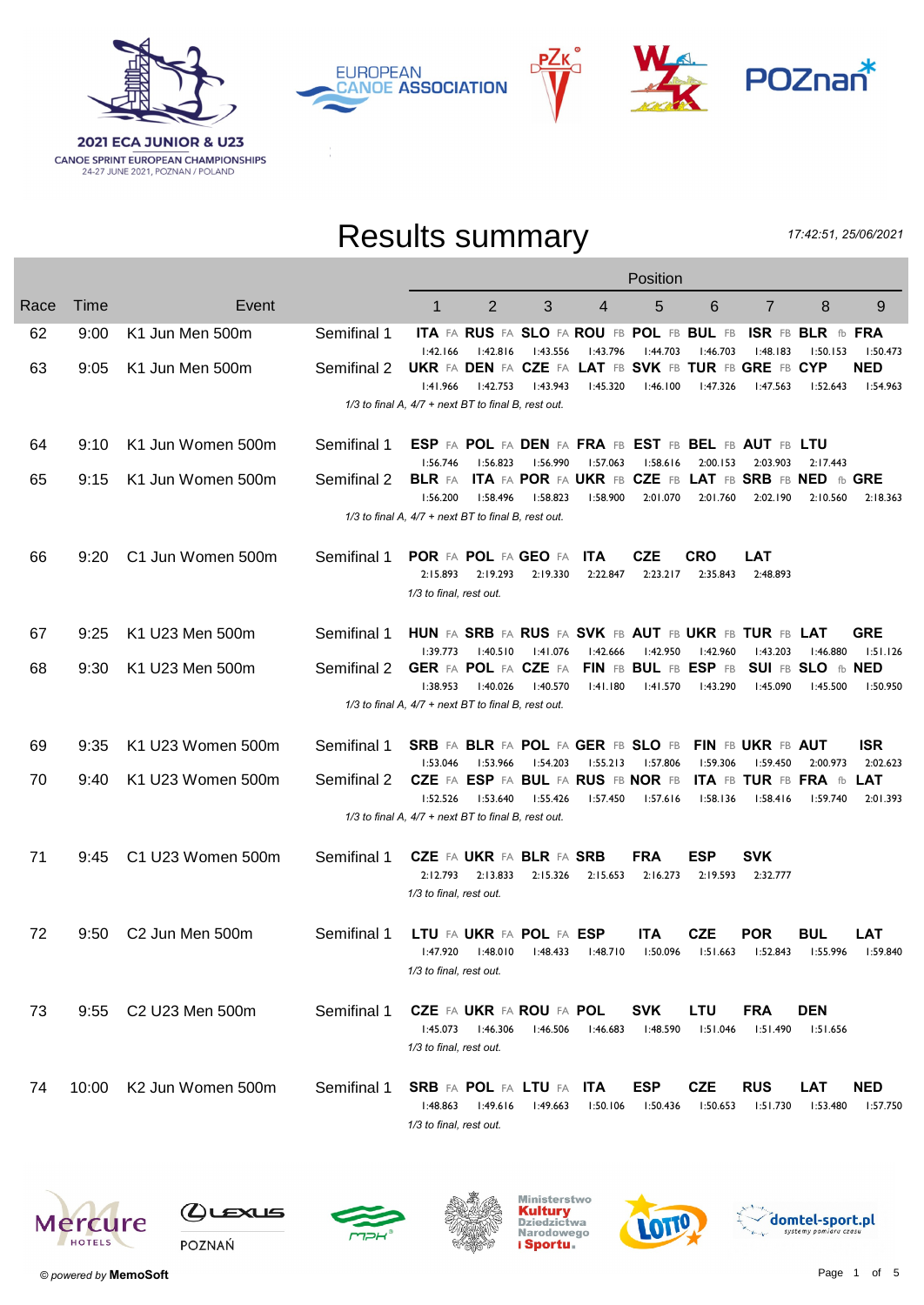

**EUROPEAN CANOE ASSOCIATION** 



# Results summary

РΖк

17:42:51, 25/06/2021

|      |       |                                           |             | Position                                                               |                                             |                        |          |                                                                     |                        |                        |                                                                                     |                        |  |  |
|------|-------|-------------------------------------------|-------------|------------------------------------------------------------------------|---------------------------------------------|------------------------|----------|---------------------------------------------------------------------|------------------------|------------------------|-------------------------------------------------------------------------------------|------------------------|--|--|
| Race | Time  | Event                                     |             | 1                                                                      | 2                                           | 3                      | 4        | 5                                                                   | 6                      | $\overline{7}$         | 8                                                                                   | 9                      |  |  |
| 75   | 10:05 | C2 Jun Women 500m                         | Semifinal 1 | BLR FA FRA FA<br>2:06.340<br>1/3 to final, rest out.                   | 2:10.960                                    | ITA FA CZE<br>2:17.043 | 2:17.470 | LTU<br>2:32.320                                                     |                        |                        |                                                                                     |                        |  |  |
| 76   | 10:10 | K <sub>2</sub> U <sub>23</sub> Women 500m | Semifinal 1 | 1:44.760<br>1/3 to final, rest out.                                    | SVK FA ITA FA POR FA RUS<br>1:45.300        | 1:46.326               | 1:48.693 | <b>FRA</b><br>1:49.006                                              | UKR<br>1:49.420        | SRB<br>1:49.773        | <b>DEN</b><br>1:49.960                                                              | <b>NOR</b><br>l:49.976 |  |  |
| 77   | 10:15 | C <sub>2</sub> U <sub>23</sub> Women 500m | Semifinal 1 | 2:02.210<br>1/3 to final, rest out.                                    | FRA FA BLR FA POR FA ESP<br>2:03.550        | 2:05.033               | 2:05.690 | ROU<br>2:11.296                                                     |                        |                        |                                                                                     |                        |  |  |
| 78   | 10:30 | K1 Jun Men 1000m                          | Semifinal 1 |                                                                        |                                             |                        | 3:40.073 | <b>ESP FA POR FA SRB FA CZE FB RUS FB</b>                           |                        | ITA FB TUR FB CYP      |                                                                                     | <b>BLR</b>             |  |  |
| 79   | 10:37 | K1 Jun Men 1000m                          | Semifinal 2 | 3:39.093<br>3:40.270                                                   | 3:39.440<br>3:41.187                        | 3:39.770<br>3:41.510   | 3:42.627 | 3:40.157<br>3:43.747                                                | 3:44.197<br>3:46.007   | 3:47.987<br>3:51.583   | 4:22.530<br>SVK FA ROU FA POL FA FRA FB BEL FB EST FB UKR FB LAT tb NED<br>3:56.293 | 4:24.293<br>4:13.103   |  |  |
|      |       |                                           |             | 1/3 to final A, 4/7 + next BT to final B, rest out.                    |                                             |                        |          |                                                                     |                        |                        |                                                                                     |                        |  |  |
| 80   | 10:44 | C1 Jun Men 1000m                          | Semifinal 1 | 4:05.963<br>1/3 to final, rest out.                                    | GER FA GEO FA ESP FA POL<br>4:07.997        | 4:10.577               | 4:10.593 | <b>HUN</b><br>4:11.900                                              | <b>SVK</b><br>4:15.297 | LTU<br>4:16.223        | <b>ITA</b><br>4:16.587                                                              | CZE<br>4:21.970        |  |  |
| 81   | 10:51 | K1 Jun Women 1000m                        | Semifinal 1 | 4:11.983<br>1/3 to final, rest out.                                    | EST FA ESP FA BLR FA FRA<br>4:12.850        | 4:13.283               | 4:16.547 | <b>CZE</b><br>4:17.317                                              | <b>ROU</b><br>4:19.297 | <b>UKR</b><br>4:26.007 | <b>NED</b><br>4:29.713                                                              | LAT<br>4:32.280        |  |  |
| 82   | 10:58 | K1 U23 Men 1000m                          | Semifinal 1 |                                                                        |                                             |                        |          | HUN FA FRA FA CZE FA IRL FB LTU FB SUI FB UKR FB                    |                        |                        | - ISR                                                                               | LAT                    |  |  |
| 83   | 11:05 | K1 U23 Men 1000m                          | Semifinal 2 | 3:35.397<br>3:39.363                                                   | 3:39.890<br>3:39.730                        | 3:39.943<br>3:39.977   | 3:42.043 | 3:42.793<br>RUS FA SVK FA POL FA BUL FB BEL FB ESP FB<br>3:43.567   | 3:44.967               | 3:49.663<br>3:48.153   | 3:54.340<br>FIN FB SLO fb CYP<br>3:48.540                                           | 3:55.397               |  |  |
|      |       |                                           |             | 1/3 to final A, 4/7 + next BT to final B, rest out.                    |                                             |                        | 3:42.230 |                                                                     | 3:44.473               |                        |                                                                                     | 3:56.630               |  |  |
| 84   | 11:12 | C1 U23 Men 1000m                          | Semifinal 1 | <b>HUN FA ESP FA BLR FA SVK</b><br>4:03.280<br>1/3 to final, rest out. | 4:04.460                                    | 4:05.530               | 4:06.593 | <b>ROU</b><br>4:11.400                                              | <b>POL</b><br>4:17.037 | <b>SRB</b><br>4:31.823 |                                                                                     |                        |  |  |
| 85   | 11:19 | K1 U23 Women 1000m                        | Semifinal 1 | 4:09.390<br>1/3 to final, rest out.                                    | <b>DEN FA ESP FA POL FA SVK</b><br>4:10.380 | 4:10.733               | 4:13.250 | <b>RUS</b><br>4:14.753                                              | <b>AUT</b><br>4:17.950 | <b>FRA</b><br>4:20.533 | <b>BUL</b><br>4:21.280                                                              | <b>ITA</b><br>4:24.997 |  |  |
| 87   | 11:33 | K2 Jun Men 1000m                          | Semifinal 1 | 3:24.550                                                               | 3:26.380                                    | 3:26.540               | 3:29.250 | ITA FA SVK FA CZE FA UKR FB ROU FB SLO FB ISR FB TUR fb<br>3:31.110 |                        | 3:38.783               |                                                                                     |                        |  |  |
| 88   | 11:40 | K2 Jun Men 1000m                          | Semifinal 2 | 3:25.837                                                               | 3:28.497                                    | 3:29.903               | 3:32.683 | BLR FA LTU FA POL FA DEN FB LAT FB BUL FB FRA FB<br>3:33.713        | 3:31.717<br>3:34.193   | 3:36.853               | 3:47.947                                                                            |                        |  |  |
|      |       |                                           |             |                                                                        |                                             |                        |          |                                                                     |                        |                        |                                                                                     |                        |  |  |













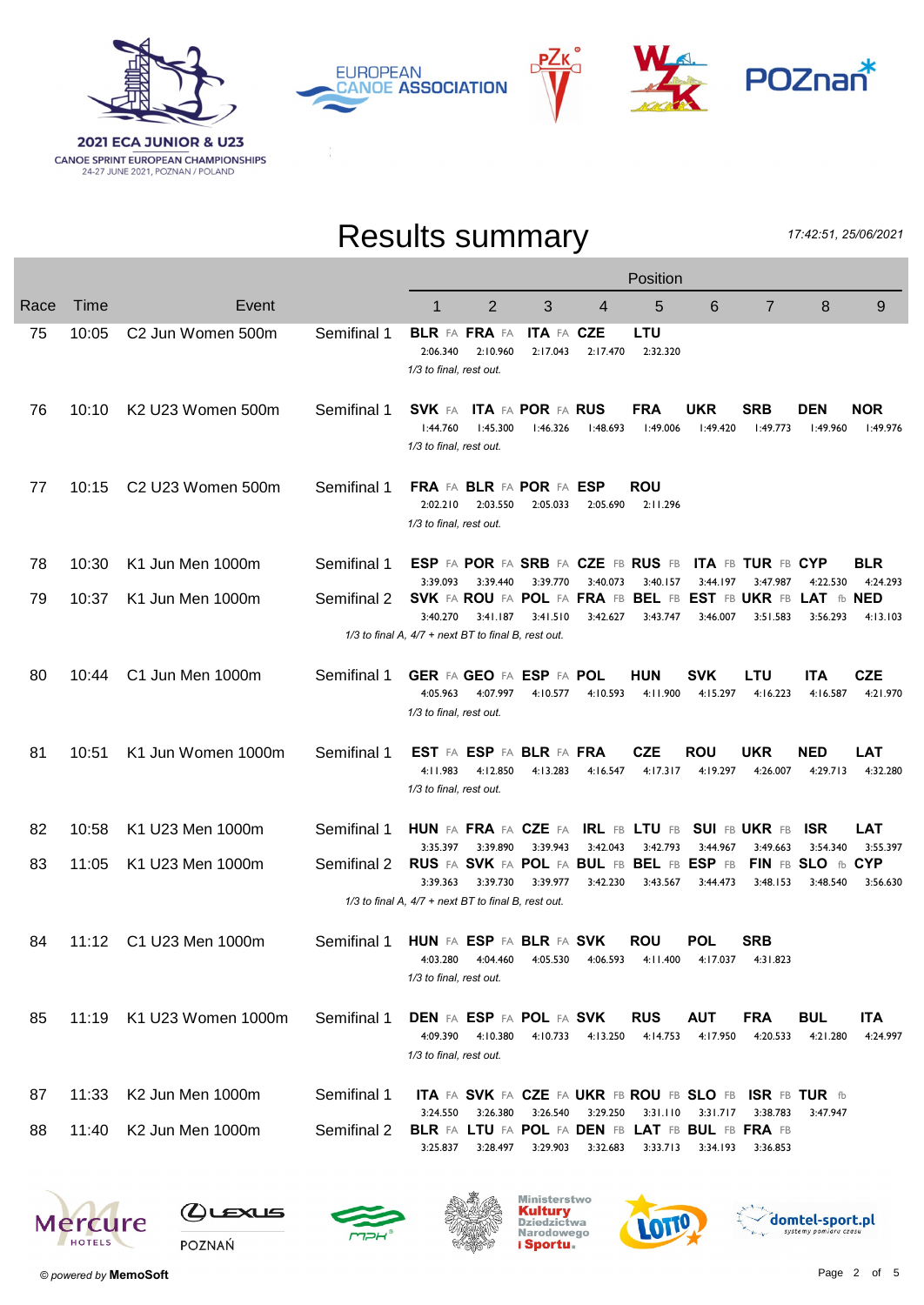





## Results summary

17:42:51, 25/06/2021

|      |       |                              | Position                                                   |                                                                        |                                             |                                      |                      |                        |                                                                             |                                                                                 |                        |                                    |  |
|------|-------|------------------------------|------------------------------------------------------------|------------------------------------------------------------------------|---------------------------------------------|--------------------------------------|----------------------|------------------------|-----------------------------------------------------------------------------|---------------------------------------------------------------------------------|------------------------|------------------------------------|--|
| Race | Time  | Event                        |                                                            | 1                                                                      | $\overline{2}$                              | 3                                    | 4                    | 5                      | 6                                                                           | $\overline{7}$                                                                  | 8                      | 9                                  |  |
|      |       |                              |                                                            | $1/3$ to final A, $4/7$ + next BT to final B, rest out.                |                                             |                                      |                      |                        |                                                                             |                                                                                 |                        |                                    |  |
| 89   | 11:47 | C <sub>2</sub> Jun Men 1000m | Semifinal 1                                                | 3:48.430<br>1/3 to final, rest out.                                    | ESP FA UKR FA<br>3:49.630                   | <b>ITA FA GER</b><br>3:50.273        | 3:50.280             | <b>POR</b><br>3:52.760 | <b>BUL</b><br>4:01.680                                                      | <b>SVK</b><br>4:11.107                                                          | <b>FRA</b><br>4:14.973 | LAT<br>4:18.077                    |  |
| 90   | 11:54 | K2 U23 Men 1000m             | Semifinal 1                                                |                                                                        |                                             |                                      |                      |                        | <b>ITA FA BLR FA HUN FA NOR FB SRB FB POR FB RUS FB</b>                     |                                                                                 | IRL.                   | LAT                                |  |
| 91   | 12:01 | K2 U23 Men 1000m             | Semifinal 2                                                | 3:17.850<br>3:18.333                                                   | 3:17.970<br>3:19.587                        | 3:18.860<br>3:19.837                 | 3:19.447<br>3:21.200 | 3:20.120<br>3:21.297   | 3:20.717<br>3:22.067                                                        | 3:28.540<br>POL FA UKR FA FRA FA ESP FB SVK FB DEN FB AUT FB TUR fb<br>3:28.457 | 3:34.220<br>3:32.450   | 3:37.297<br><b>FIN</b><br>3:40.593 |  |
|      |       |                              |                                                            | $1/3$ to final A, $4/7$ + next BT to final B, rest out.                |                                             |                                      |                      |                        |                                                                             |                                                                                 |                        |                                    |  |
| 92   | 12:08 | C2 U23 Men 1000m             | Semifinal 1                                                | 3:42.933<br>1/3 to final, rest out.                                    | <b>BLR FA CZE FA ROU FA DEN</b><br>3:44.453 | 3:47.870                             | 3:48.657             | LTU<br>3:52.563        | FRA<br>3:52.880                                                             | POL<br>4:11.553                                                                 |                        |                                    |  |
| 93   | 14:30 | K4 Jun Women 500m            | Semifinal 1                                                | 1:38.826<br>1/3 to final, rest out.                                    | <b>ESP FA DEN FA</b><br>1:39.010            | <b>ITA FA POL</b><br>l:40.196        | 1:40.583             | <b>CZE</b><br>1:41.500 | <b>ROU</b><br>1:42.153                                                      | <b>LAT</b><br>1:42.433                                                          | <b>FRA</b><br>1:42.833 | <b>BUL</b><br>1:44.130             |  |
| 94   | 14:35 | K4 U23 Women 500m            | Semifinal 1                                                | 1:36.346<br>1/3 to final, rest out.                                    | <b>RUS FA ROU FA UKR FA POR</b><br>l:36.740 | 1:38.433                             | 1:39.206             | <b>DEN</b><br>1:39.800 | <b>ITA</b><br>1:40.026                                                      |                                                                                 |                        |                                    |  |
| 95   | 14:40 | K4 Jun Men 500m              | Semifinal 1                                                | <b>UKR FA SVK FA BLR FA CZE</b><br>1:25.913<br>1/3 to final, rest out. | l:27.280                                    | 1:27.333                             | 1:27.420             | <b>FRA</b><br>l:28.006 | <b>ITA</b><br>1:28.193                                                      | <b>SRB</b><br>1:30.140                                                          | <b>BUL</b><br>l:30.453 | LTU<br>1:31.286                    |  |
| 96   | 14:45 | K4 U23 Men 500m              | Semifinal 1                                                | FRA FA<br>1:23.243<br>1/3 to final, rest out.                          | 1:23.256                                    | <b>ITA FA SRB FA NOR</b><br>1:23.653 | 1:24.563             | <b>HUN</b><br>1:24.653 | GER<br>1:24.833                                                             | <b>POR</b><br>1:25.203                                                          | <b>DEN</b><br>1:26.250 | <b>SVK</b><br>1:27.303             |  |
| 97   | 15:30 | C1 Jun Women 200m            | Heat 1                                                     |                                                                        |                                             |                                      |                      |                        | <b>ESP FA BLR FA CZE FA ITA SF CRO SF FRA SF LAT SF</b>                     |                                                                                 |                        |                                    |  |
| 98   | 15:35 | C1 Jun Women 200m            | Heat 2                                                     | 49.830<br>48.353                                                       | 51.430<br>48.490                            | 52.543<br>49.156                     | 52.910<br>49.333     | 53.530<br>49.413       | 54.040<br><b>RUS</b> FA HUN FA GER FA UKR SF GEO SF POR SF POL SF<br>49.980 | 04.786: ا<br>52.693                                                             |                        |                                    |  |
|      |       |                              | 1/3 direct to final, 4/7 + next BT to semifinal, rest out. |                                                                        |                                             |                                      |                      |                        |                                                                             |                                                                                 |                        |                                    |  |
| 99   | 15:40 | C1 Jun Men 200m              | Heat 1                                                     |                                                                        |                                             |                                      |                      |                        |                                                                             | RUS FA GEO FA ITA FA UKR SF ROU SF POL SF MDA SF GER sf                         |                        |                                    |  |
| 100  | 15:45 | C1 Jun Men 200m              | Heat 2                                                     | 41.460<br>41.106                                                       | 41.890<br>42.353                            | 42.560<br>42.690                     | 42.733<br>43.316     | 43.186<br>43.836       | 43.416<br>44.073                                                            | 43.786<br>BLR FA BUL FA ESP FA CZE SF SVK SF LAT SF HUN SF FRA<br>44.373        | 44.120<br>44.790       |                                    |  |
|      |       |                              |                                                            |                                                                        |                                             |                                      |                      |                        |                                                                             |                                                                                 |                        |                                    |  |

1/3 direct to final,  $4/7$  + next BT to semifinal, rest out.









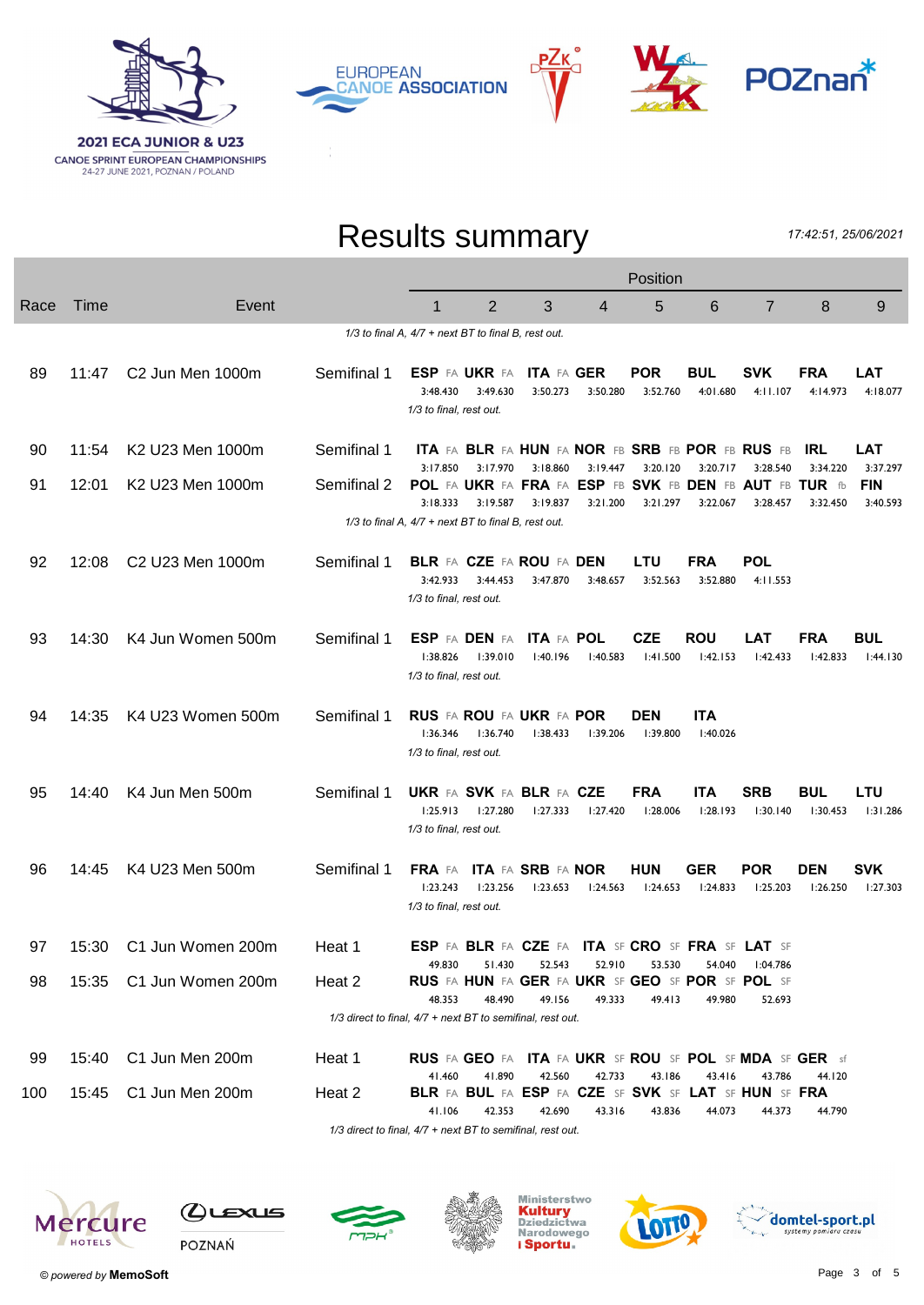





# Results summary

17:42:51, 25/06/2021

|      |       |                   |        |                                                                      |                                                                   |        |        | Position                    |        |                                                                    |            |                      |
|------|-------|-------------------|--------|----------------------------------------------------------------------|-------------------------------------------------------------------|--------|--------|-----------------------------|--------|--------------------------------------------------------------------|------------|----------------------|
| Race | Time  | Event             |        | 1                                                                    | $\overline{2}$                                                    | 3      | 4      | 5                           | 6      | $\overline{7}$                                                     | 8          | 9                    |
| 101  | 15:50 | K1 Jun Women 200m | Heat 1 |                                                                      | HUN FA ESP SF SRB SF                                              |        |        | ITA SF POL SF LAT SF EST SF |        |                                                                    |            |                      |
| 102  | 15:55 | K1 Jun Women 200m | Heat 2 | 42.140                                                               | 43.700<br><b>RUS FA UKR SF GER SF DEN SF LTU SF AUT SF GRE SF</b> | 43.866 | 44.296 | 44.713                      | 45.770 | 48.053                                                             |            |                      |
|      |       |                   |        | 41.430                                                               | 41.596                                                            | 42.966 | 43.243 | 43.676                      | 44.800 | 46.230                                                             |            |                      |
| 103  | 16:00 | K1 Jun Women 200m | Heat 3 |                                                                      | BLR FA SVK SF FRA SF POR SF CZE SF BUL SF NED SF                  |        |        |                             |        |                                                                    |            |                      |
|      |       |                   |        | 42.680                                                               | 43.046                                                            | 43.113 | 44.613 | 45.813                      | 47.113 | 48.980                                                             |            |                      |
|      |       |                   |        | 1st to final A, 2/7 to semifinal, rest out.                          |                                                                   |        |        |                             |        |                                                                    |            |                      |
| 104  | 16:05 | K1 Jun Men 200m   | Heat 1 |                                                                      |                                                                   |        |        |                             |        | RUS FA HUN SF GRE SF GER SF ESP SF BLR SF AZE SF LAT               |            | <b>ISR</b>           |
|      |       |                   |        | 36.106                                                               | 36.183                                                            | 36.363 | 37.003 | 37.353                      | 38.046 | 38.266                                                             | 40.073     | 41.433               |
| 105  | 16:10 | K1 Jun Men 200m   | Heat 2 |                                                                      |                                                                   |        |        |                             |        | UKR FA POR SF POL SF DEN SF SVK SF LTU SF CYP SF MKD               |            |                      |
| 106  | 16:15 | K1 Jun Men 200m   | Heat 3 | 36.110                                                               | 36.730<br>FRA FA ITA SF SRB SF SLO SF BUL SF TUR SF CZE SF        | 37.706 | 38.166 | 38.420                      | 38.796 | 39.743                                                             | 40.013     |                      |
|      |       |                   |        | 36.463                                                               | 36.566                                                            | 37.653 | 38.003 | 38.373                      | 38.536 | 38.750                                                             |            |                      |
|      |       |                   |        | 1st to final A, 2/7 to semifinal, rest out.                          |                                                                   |        |        |                             |        |                                                                    |            |                      |
| 107  | 16:20 | C1 U23 Women 200m | Heat 1 |                                                                      |                                                                   |        |        |                             |        | GEO FA POL FA CRO FA CZE SF BLR SF GER SF ESP SF FRA sf            |            |                      |
|      |       |                   |        | 47.663                                                               | 48.066                                                            | 48.090 | 49.313 | 49.550                      | 49.873 | 49.940                                                             | 53.590     |                      |
| 108  | 16:25 | C1 U23 Women 200m | Heat 2 |                                                                      |                                                                   |        |        |                             |        | HUN FA RUS FA MDA FA UKR SF SRB SF LTU SF POR SF SVK               |            |                      |
|      |       |                   |        | 47.856<br>1/3 direct to final, 4/7 + next BT to semifinal, rest out. | 48.093                                                            | 48.700 | 49.583 | 50.233                      | 50.536 | 50.580                                                             | 55.286     |                      |
|      |       |                   |        |                                                                      |                                                                   |        |        |                             |        |                                                                    |            |                      |
| 109  | 16:30 | C1 U23 Men 200m   | Heat 1 |                                                                      |                                                                   |        |        |                             |        | <b>ESP FA POL FA CZE FA ITA SF UKR SF DEN SF GEO SF SVK sf POR</b> |            |                      |
| 110  | 16:35 | C1 U23 Men 200m   | Heat 2 | 39.106                                                               | 40.186                                                            | 40.366 | 40.653 | 41.076                      | 41.473 | 41.890<br>GER FA BLR FA LAT FA RUS SF HUN SF LTU SF EST SF SRB     | 42.170     | 42.406<br><b>ROU</b> |
|      |       |                   |        | 40.263                                                               | 40.610                                                            | 40.643 | 40.943 | 42.010                      | 43.113 | 43.470                                                             | 45.136     | 45.200               |
|      |       |                   |        | 1/3 direct to final, 4/7 + next BT to semifinal, rest out.           |                                                                   |        |        |                             |        |                                                                    |            |                      |
| 111  | 16:40 | K1 U23 Women 200m | Heat 1 |                                                                      | ITA FA DEN SF ESP SF SLO SF FRA SF TUR SF                         |        |        |                             |        | <b>ISR SF SRB</b>                                                  |            |                      |
|      |       |                   |        | 41.500                                                               | 41.900                                                            | 41.930 | 42.983 | 43.920                      | 44.110 | 44.543                                                             | <b>DNS</b> |                      |
| 112  | 16:45 | K1 U23 Women 200m | Heat 2 |                                                                      | HUN FA POL SF SVK SF GER SF RUS SF CZE SF NOR SF                  |        |        |                             |        |                                                                    |            |                      |
| 113  | 16:50 | K1 U23 Women 200m | Heat 3 | 40.423                                                               | 41.510<br>BLR FA POR SF BUL SF LTU SF UKR SF                      | 41.876 | 42.123 | 42.146                      | 42.506 | 42.840<br>FIN SF LAT SF                                            |            |                      |
|      |       |                   |        | 41,440                                                               | 41.990                                                            | 42.463 | 42.750 | 42.860                      | 43.066 | 45.916                                                             |            |                      |
|      |       |                   |        | 1st to final A, 2/7 to semifinal, rest out.                          |                                                                   |        |        |                             |        |                                                                    |            |                      |
| 114  | 16:55 | K1 U23 Men 200m   | Heat 1 |                                                                      | GER FA FRA SF UKR SF POR SF TUR SF HUN SF ISR SF                  |        |        |                             |        |                                                                    |            |                      |
|      |       |                   |        | 35.403                                                               | 35.506                                                            | 35.513 | 36.150 | 36.283                      | 36.626 | 36.916                                                             |            |                      |
| 115  | 17:00 | K1 U23 Men 200m   | Heat 2 |                                                                      | <b>BUL FA RUS SF BLR SF LAT SF CZE SF</b>                         |        |        |                             |        | <b>IRL SF SLO SF</b>                                               |            |                      |
| 116  | 17:05 | K1 U23 Men 200m   | Heat 3 | 35.380                                                               | 35.836                                                            | 36.113 | 36.350 | 36.696                      | 38.263 | 38.266<br>POL FA ITA SF SVK SF DEN SF ESP SF LTU SF CYP SF MKD     |            |                      |
|      |       |                   |        | 35.306                                                               | 35.963                                                            | 36.166 | 37.296 | 37.913                      | 38.210 | 40.280                                                             | 41.330     |                      |
|      |       |                   |        |                                                                      | $2/7$ is somiliar                                                 |        |        |                             |        |                                                                    |            |                      |

1st to final A, 2/7 to semifinal, rest out.